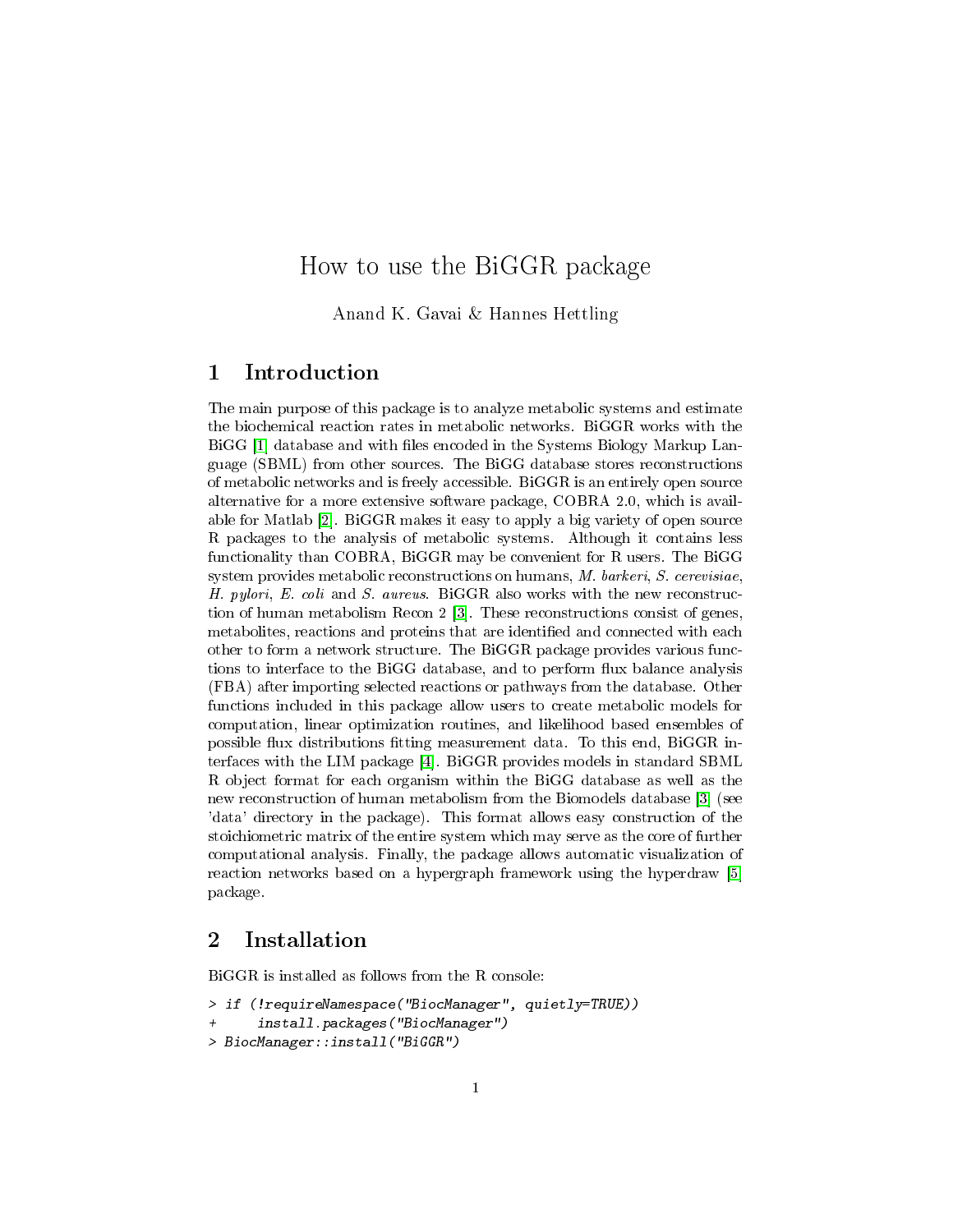BiGGR depends on the Bioconductor packages rsbml [\[6\]](#page-11-2), hyperdraw [\[5\]](#page-11-1) (which in turn requires the package hypergraph) and the CRAN package LIM [\[4\]](#page-11-0). For detailed installation instructions of the dependencies we refer to the package documentations at <http://www.bioconductor.org/> and [http://www.](http://www.cran.r-project.org/) [cran.r-project.org/.](http://www.cran.r-project.org/)

# 3 Example: A flux balance analysis with BiGGR

The package is imported as follows:

#### > library("BiGGR")

To get an overview about the functions and databases available in the package, you can use:

#### > library(help="BiGGR")

The reference manual which describes all functions of BiGGR in detail can be found in the documentation directory ('doc') of the package. In the following we will provide a step-by-step guide demonstrating a flux estimation procedure in a model of glycolysis and TCA cycle. The general work flow using this package consists of the following steps:

- Retrieve a model in SBML object format as provided in the package (alternatively an R object containing the model can be generated from an SBML file)
- Specify optimization objective and model constraints and create a LIM model file as input for the linear programmimg package LIM
- $\bullet$  Estimate the reaction fluxes with linear programming
- Visualize the results using the hypergraph framework

### 3.1 Generate Model

There are several ways to create a model within BiGGR:

- Query one of the databases contained in the BiGGR package (use the command data() to see all available databases). You can query with a list of genes (function buildSBMLFromGenes), a list of reaction identifiers (buildSBMLFromReactionIDs) or for specific pathways (buildSBMLFromPathways).
- $\bullet$  Alternatively: Retrieve a text file with metabolic reactions from the web interface of the BiGG database [\(http://bigg.ucsd.edu/bigg/main.pl\)](http://bigg.ucsd.edu/bigg/main.pl). The user can query and select reactions from BiGG which can then be exported in SBML or text format. BiGG reactions saved in text format can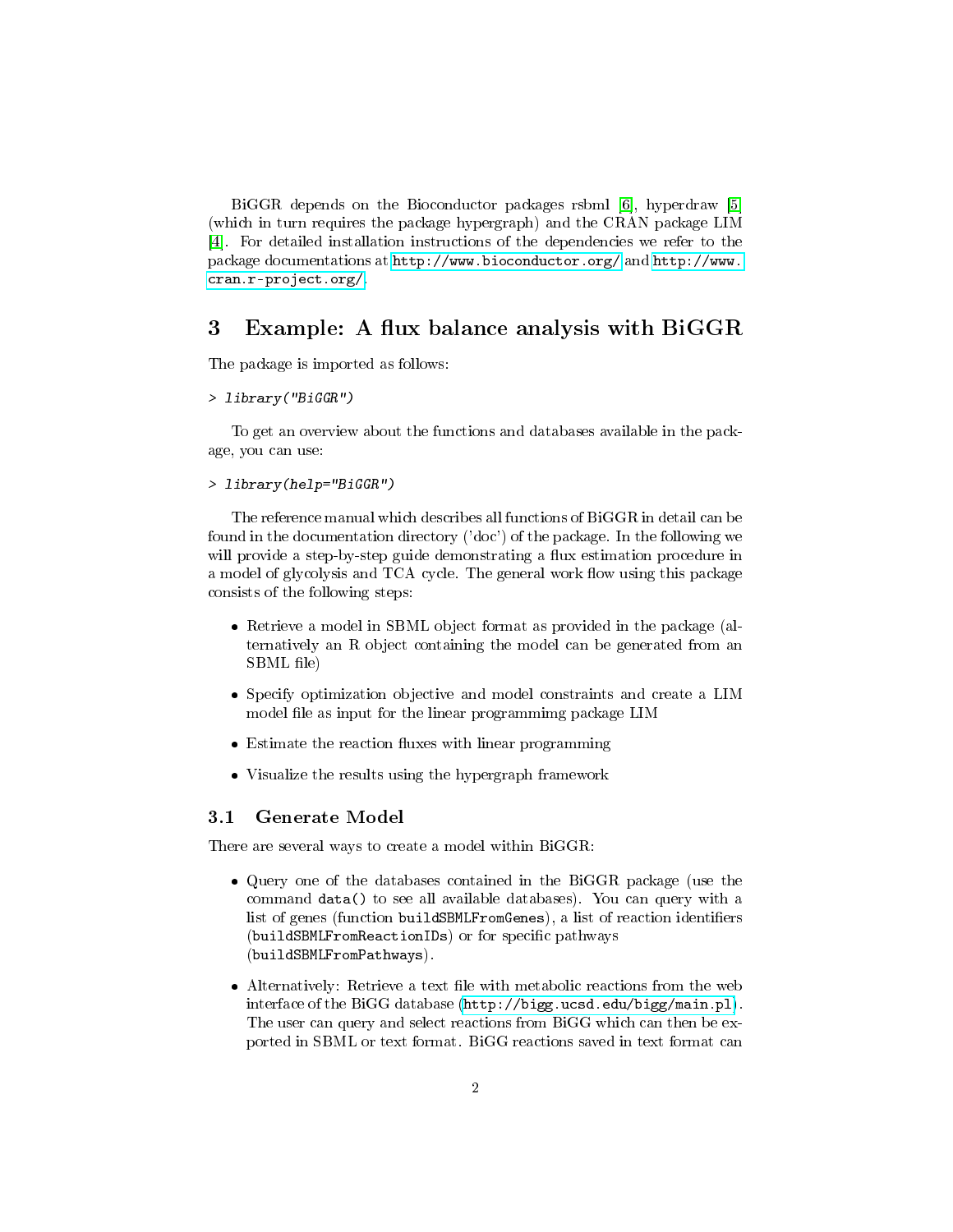be converted to an internal SBML object by the function buildSBMLFromBiGG. An SBML file can be imported using the rsbml\_read function from the rsbml package.

Below we will demonstrate how to build an SBML model from a set of reaction identifiers using the Recon 1 database. The list of reaction IDs can be found in the extdata subdirectory in the package. The model comprises the reactions of glycolysis, pentose-phosphate pathway and TCA cycle [\[7\]](#page-11-3):

```
> ##load reaction identifiers from package examples
> file.name <- system.file("extdata",
+ "brainmodel_reactions.txt",
+ package="BiGGR")
> reaction.ids <- scan(file.name, what=" ")
> ##load database
> data("H.sapiens_Recon_1")
> ##build SBML model
> sbml.model <- buildSBMLFromReactionIDs(reaction.ids, H.sapiens_Recon_1)
```
The model object sbml.model is an rsbml object of class Model. It has 92 metabolites participating in 73 reactions in 3 compartments.

## 3.2 Specify constraints, optimization objective and estimate fluxes

After building the model, we specify additional parameters necessary to run the flux estimation. In the present model, several metabolites are unbalanced because not all the biochemical reactions involving them are represented inside the model. Another unbalanced situation is when metabolites accumulate inside or outside the cell. These metabolites must therefore not be subjected to the equality constraints (i.e. the steady state constraint) of the linear programming routine for flux estimation. These metabolites are termed external metabolites or, in short, externals. The objective of this flux balance analysis is to maximize the net ATP production in the reaction network given the constraints in the model. Note that, of course, also minimizing a linear function of fluxes in the model is possible in BiGGR ('loss' function as opposed to 'profit' function). Below we specify the objective function and the external metabolites.

```
> ##following term is to be maximized
> maximize <- "R ATPS4m - R NDPK1m -R HEX1 - R PFK - R PGK + R PYK"
> ##specify the external metabolites of the system
> externals <- c("M_glc_DASH_D_e", "M_lac_DASH_L_e", "M_ala_DASH_L_e",
+ "M_gln_DASH_L_e", "M_h2o_e", "M_co2_e",
+ "M_02_e", "M_h_e", "M_02_sm",
+ "M_adp_c", "M_atp_c", "M_pi_c",
+ "M_h_c", "M_nadp_c", "M_nadph_c",
+ "M_na1_c", "M_na1_e", "M_gln_DASH_L_c",
               ''M_{n}nh4_{c}'', ''M_{p}yr_{e''}
```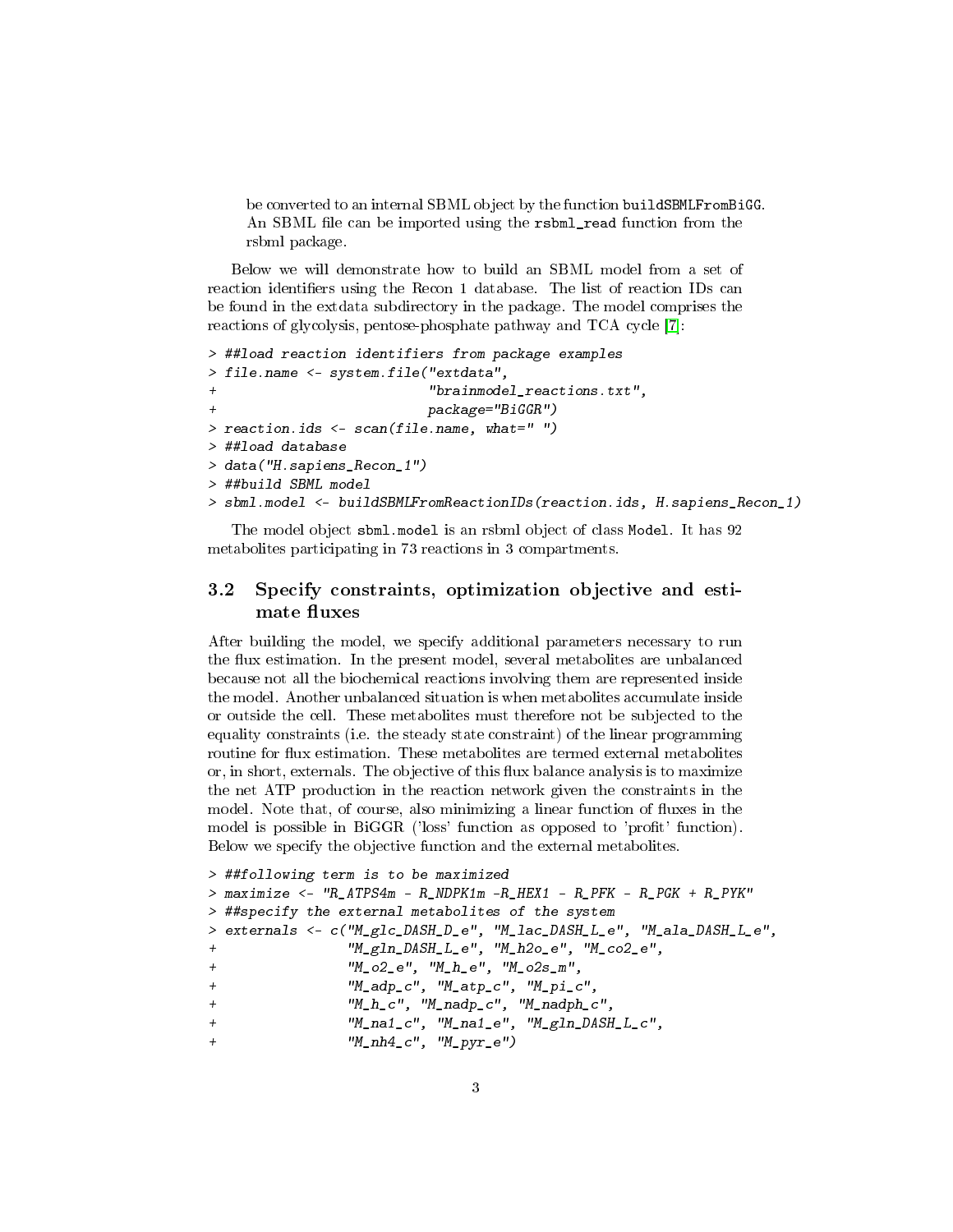Additional equality and inequality constraints can be given for fluxes for which the values are known beforehand, e.g. if they rely on experimental measurements. Below we use measurements of cerebral metabolic substrate uptake and release rates in human brain [\[8\]](#page-11-4). BiGGR also alows for setting equality constraints on fluxes relative to other fluxes. Based on the observation that the GABA shunt accounts for 32% of the total glucose oxidation in the brain [\[9\]](#page-11-5) and that in the pentose phosphate pathway flux in brain amounts to  $6.9\%$  of glycolysis  $[10]$ , we constrain fluxes for GABA shunt and the entry reaction into the pentose phosphate pathway accordingly. Equality and inequality constraints are given as lists in the variables eqns and ineq. Finally a LIM model file is created using the function createLIMFromSBML.

```
> ##load lying-tunell data
> data(lying.tunell.data)
> ##set equality constraints
> equation.vars <- c("R_GLCt1r", "R_L_LACt2r", "R_GLNtN1",
                    "R_PYRt2r", "R_GLUDC", "R_GGPDH2r")> equation.values <- c(as.character(
     lying.tunell.data[c("glucose", "lactate", "glutamine", "pyruvate"),
                       "median"],
+ "R_GLCt1r * 0.32", "R_GLCt1r * 0.069" )
> eqns <- list(equation.vars, equation.values)
> ##write LIM file to system's temporary directory
> limfile.path <- tempfile()
> createLIMFromSBML(sbml.model, maximize, equations=eqns,
+ externals=externals, file.name=limfile.path)
```
## <span id="page-3-0"></span>3.3 Running simulations to estimate fluxes

BiGGR uses Linear Inverse Models for estimating the fluxes as provided by LIM. All the functionality of this package can be used in this framework. The function lsei in LIM provides least squares estimation with equalities and inequalities which is useful to fit the model to biochemical measurements of metabolite exchange. The interface to LIM's lsei in BiGGR is getRates which takes the model file (or a LIM object) as an input parameter to estimate the fluxes with respect to the objective function.

> rates <- getRates(limfile.path)

#### 3.4 Sampling of feasible flux distributions

Experimentally quantified fluxes are always subject to measurement error. In the above example, the rates for, among others glucose and glutamine uptake (R\_GLCt1r and R\_GLUDC, respectively) and uptake of lactate and pyruvate (R\_L\_LACt2r and R\_PYRt2r) were fixed. However, it is of interest how the estimated fluxes vary if measurement error on the known fluxes is taken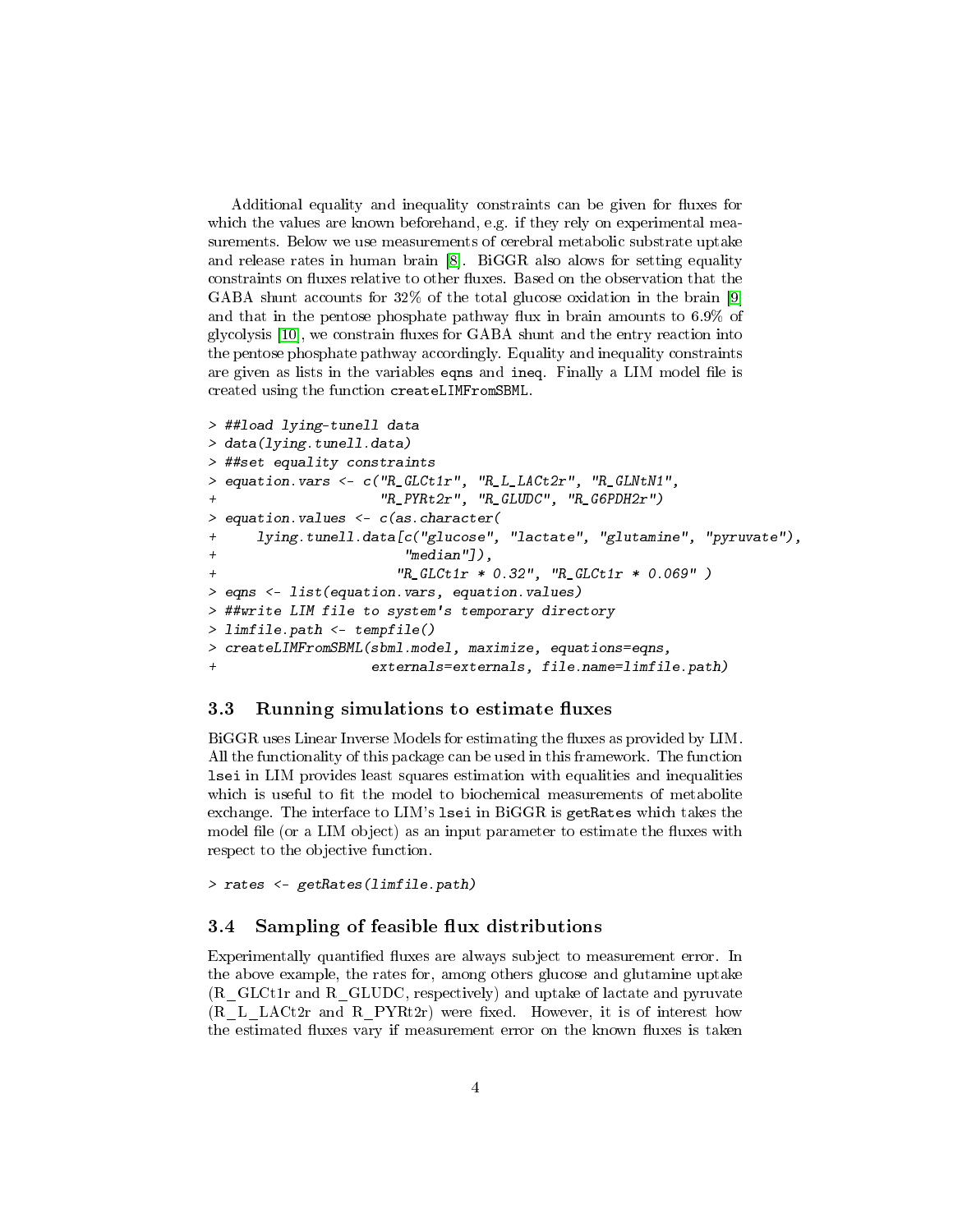into account. BiGGR provides the functionality to calculate the uncertainty of all estimated fluxes by performing a random walk in the feasible flux space with a Markov chain Monte Carlo (MCMC) method. To this end, BiGGR provides an interface to the xsample function from the package limSolve [\[11\]](#page-11-7). Ensembles of feasible flux vectors within the precision limits of the known fluxes can be sampled with the function sampleFluxEnsemble. As an example, we will sample an ensemble of 10000 flux vectors within the precision limits of the data [\[8\]](#page-11-4) given as the standard deviation. As 'burn-in', we use 10000 Monte-Carlo steps and we include each  $10^{th}$ . Thus, in total,  $2 * 10^7$  steps are taken. Please note that this may take a long time, depending on your machine. Starting point for the random walk is the previously optimized flux vector. For quicker convergence of the MCMC procedure, we set the jump length manually (see ?sampleFluxEnsemble for details).

```
> ##specify the fluxes with uncertainty given as SD in a data frame
> uncertain.vars <- data.frame(var=equation.vars[1:4],
+ value=equation.values[1:4],
                           sd=c(0.058,0.032,0.034,0.004))
> uncertain.vars \leq data.frame(var=c(equation.vars[c(1,2,3,4)]),
+ value=as.numeric(c(equation.values[c(1,2,3,4)])),
                           sd=lying.tunell.data[c("glucose",
                              "lactate", "glutamine", "pyruvate"), "sd"])
> limfile.path.ens <- tempfile()
> ##Create new LIM model
> equations <- list(c("R_G6PDH2r", "R_GLUDC", "R_G3PD2m") ,
                 c("R_GLCt1r * 0.069", "R_GLCt1r * 0.32", "0")> createLIMFromSBML(sbml.model, maximize, externals=externals,
+ file.name=limfile.path.ens, equations=equations)
> ##sample feasible flux distributions with MCMC
> ensemble <- sampleFluxEnsemble(limfile.path.ens, uncertain.vars,
+ x0=rates, iter=1e5, burninlength=1e4,
+ outputlength=1e4, type="mirror", jmp=0.1)
```
The sampled posterior distributions can then simply be plotted as histograms as shown in figure [1](#page-6-0) for selected fluxes. Furthermore, it is now possible to assess the effect of possible measurement error in R\_GLCt1r and R\_O2t on other fluxes present in the system. As an example, we calculate the net rate of ATP production for the whole ensemble from the linear flux combination R\_ATPS4m  $-R$  NDPK1m - R\_HEX1 - R\_PFK - R\_PGK + R\_PYK. Note that the net ATP production was the profit function of the flux balance analysis presented above.

```
> par(mfrow=c(2,2))> metab <- c(as.vector(uncertain.vars[1:2,1]), "R_SUCD1m")
> for (m in metab){
    title <- paste(m, "\n'\n', shm1.model@recations[<math>[m]</math>]@name, ")'", sep="")mynist \leftarrow hist(ensemble[,m], breaks=9, plot=FALSE)
```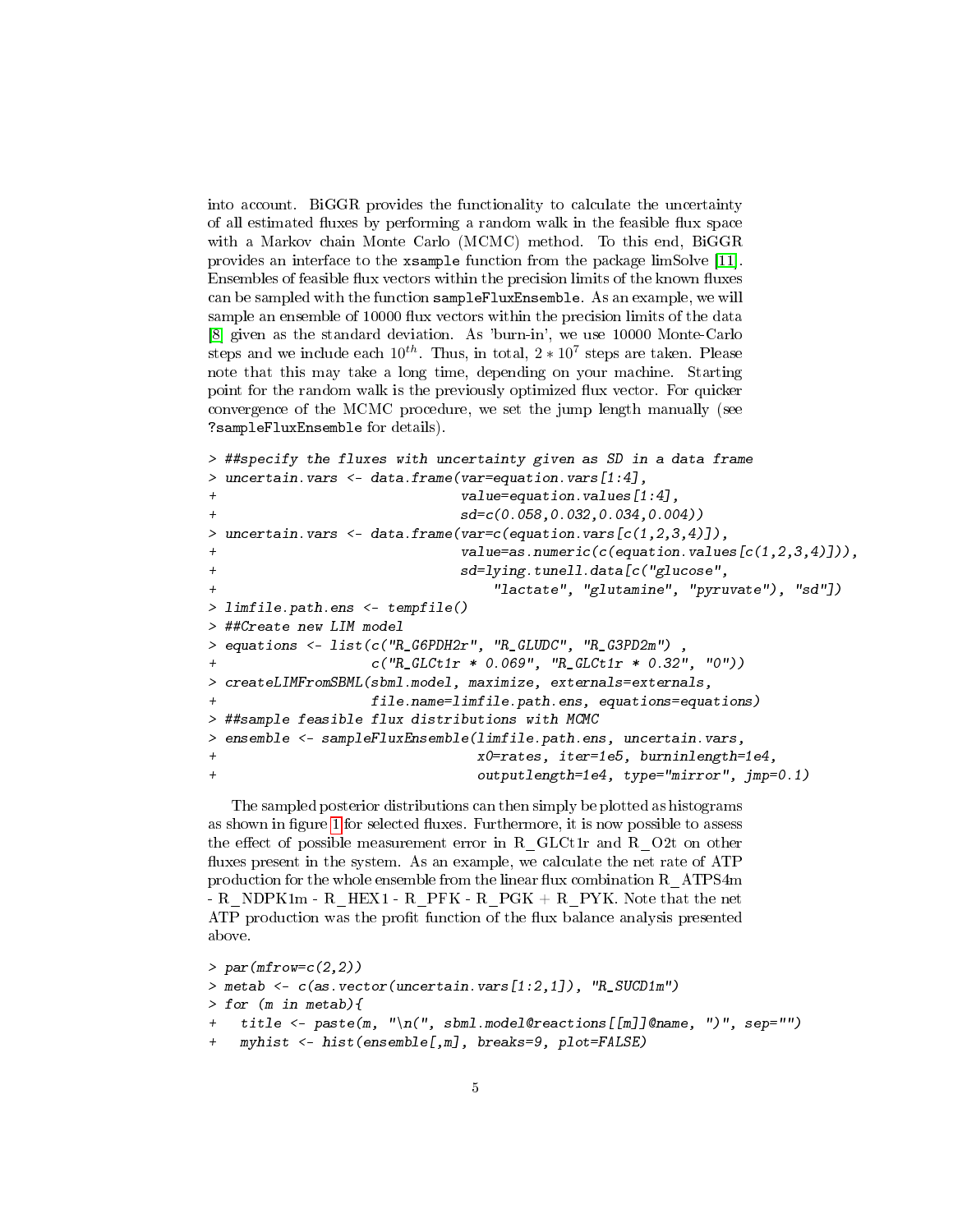```
+ plot(myhist, ylim=c(0, max(myhist$counts) + max(myhist$counts / 10)),
+ xlab="flux (mmol/min)",main=title, col="cornflowerblue", cex.lab=1.3,
+ xlim=c(min(myhist$breaks) - sd(myhist$breaks),
+ max(myhist$breaks)+sd(myhist$breaks)))
+ text(mean(myhist$mids), max(myhist$counts) + max(myhist$counts / 10),
+ label=bquote(mu== \tilde{h}. (round(mean(ensemble[,m]),3))
+ "," \tilde{ } sigma== \tilde{ }. (round(sd(ensemble[,m]),3))), cex=1.2)
+ }
> ## get ensemble of net ATP production
> atp.prod.ens <- eval(parse(text=maximize), envir=data.frame(ensemble))
> ##plot ensemble
> title <- paste("Net ATP production")
> myhist <- hist(atp.prod.ens, breaks=9, plot=FALSE)
> plot(myhist, ylim=c(0, max(myhist$counts) +
                  max(mynist$counts / 10)), xlab="flux (mmol/min)",+ main=title, col="cornflowerblue", cex.lab=1.3,
+ xlim=c(min(myhist$breaks) - sd(myhist$breaks),
          max(mynist$breaks)+sd(mynist$breaks))> text(mean(myhist$mids), max(myhist$counts) + max(myhist$counts / 10),
+ label=bquote(mu== \tilde{ }.(round(mean(atp.prod.ens),3))
+ "," ~ sigma== ~.(round(sd(atp.prod.ens),3))), cex=1.2)
```
The spread in the rates of net ATP production is given in the last histogram in Figure [1.](#page-6-0) In this way, the uncertainty of the objective function value can be investigated with respect to possible measurement noise of the fluxes in the model.

## 3.5 Visualization of networks and fluxes

BiGGR provides visualization using hypergraphs. To this end, BiGGR uses the package hyperdraw which in turn uses the Graphviz engine. Hypergraphs are graphs which can connect multiple nodes by one edge. Metabolites are represented by nodes and reactions are represented by edges connecting the nodes. The fluxes of the biochemical reactions can be represented by the width of the edges (a wider edge corresponds to a higher flux value). An SBML model can be converted into a hyperdraw object using the function sbml2hyperdraw. Since many models contain numerous metabolites and reactions, a 'human readable' automatic graphical representation of the system in one single plot is often infeasible. Therefore, specific subsets of metabolites and/or reactions can be passed as an argument to the sbml2hyperdraw function and only metabsolites or reactions belonging to the specified sets are visualized. Below we will visualize a subset of metabolites and reactions in the glycolytic pathway and parts of the pentose phosphate pathway, which is a subset of our example model. As a second argument we pass the reaction rates calculated in [3.3](#page-3-0) in order to represent the reaction rates by the width of the edges.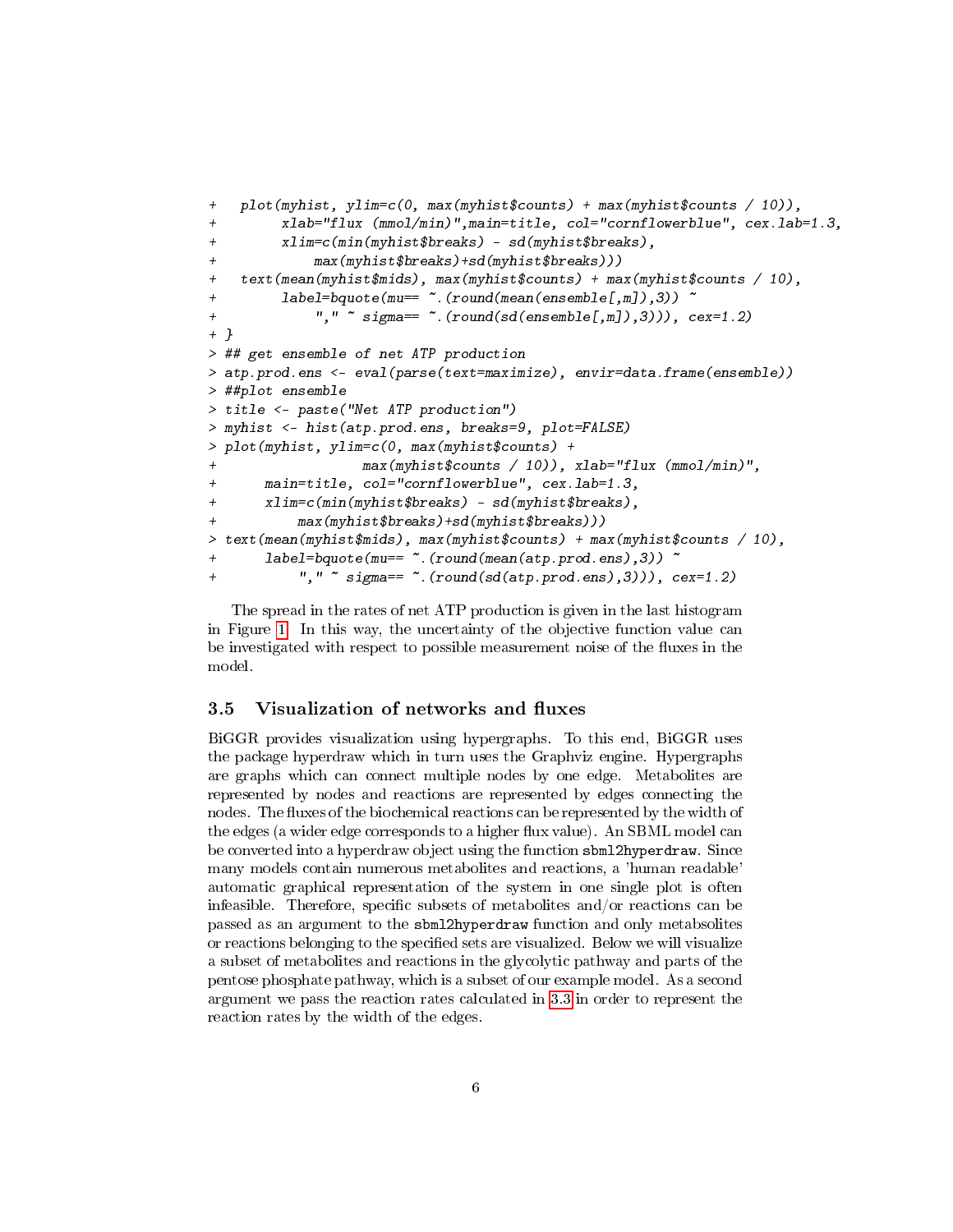

<span id="page-6-0"></span>Figure 1: Posterior distributions of delected fluxes and the net ATP production rate after the sampling with Markov Chain Monte Carlo.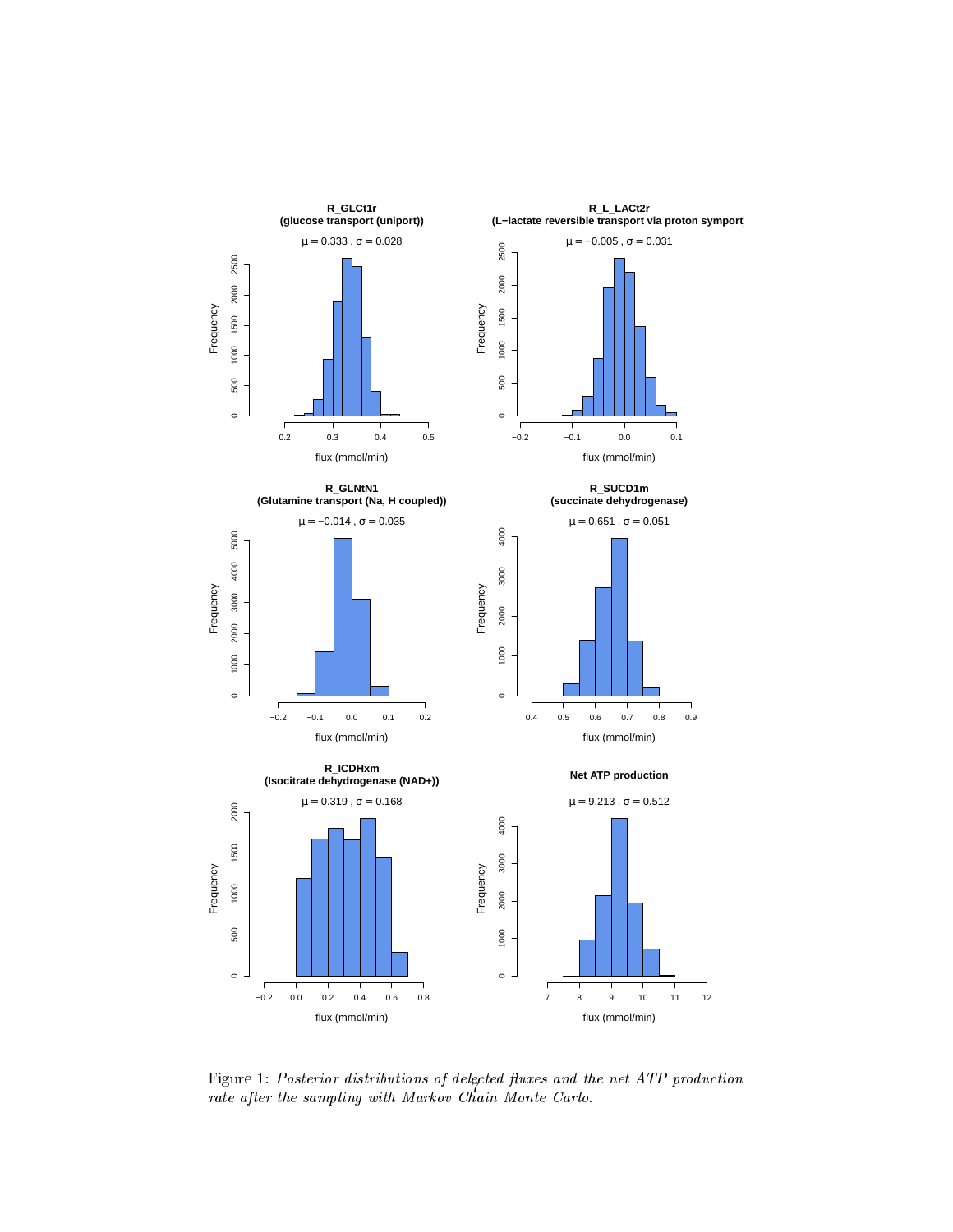```
> relevant.species <- c("M_glc_DASH_D_c", "M_g6p_c", "M_f6p_c",
+ "M_fdp_c", "M_dhap_c", "M_g3p_c",
+ "M_13dpg_c", "M_3pg_c", "M_2pg_c",
+ "M_pep_c", "M_pyr_c",
                   + "M_6pgl_c", "M_6pgc_c", "M_ru5p_DASH_D_c",
+ "M_xu5p_DASH_D_c", "M_r5p_c", "M_g3p_c", "M_s7p_c")
> relevant.reactions <- c("R_HEX1", "R_PGI", "R_PFK", "R_FBA", "R_TPI",
+ "R_GAPD", "R_PGK", "R_PGM", "R_ENO", "R_PYK",
                     "R_G6PDH2r", "R_PGL", "R_GND", "R_RPE", "R_RPI", "R_TKT1")
> hd <- sbml2hyperdraw(sbml.model, rates=rates,
+ relevant.species=relevant.species,
+ relevant.reactions=relevant.reactions,
+ layoutType="dot", plt.margins=c(20, 0, 20, 80))
```
The hypergraph object can then simply be plotted using the plot function:

> plot(hd)

The resulting plot is shown in Figure [2.](#page-8-0) Flux values are displayed following each reaction identifier. The forward direction is defined in the BiGG database according to biochemical conventions, but if the actual calculated flux is backwards accroding to the definition the arrow is colored red. Additional graphical arguments are documented in the help file (see ?sbml2hyperdraw).

Below, we give various reactions and metabolites in the TCA cycle which are present in our example model and plot all components using a circular layout (see Figure [3\)](#page-9-0):

```
> relevant.species <- c("M_cit_m", "M_icit_m" , "M_akg_m",
+ "M_succoa_m", "M_succ_m", "M_fum_m",
+ "M_mal_DASH_L_m", "M_oaa_m")
> relevant.reactions <- c("R_CSm", "R_ACONTm", "R_ICDHxm",
+ "R_AKGDm", "R_SUCOAS1m", "R_SUCD1m",
+ "R_FUMm", "R_MDHm", "R_ICDHyrm", "R_ME1m",
+ "R_ME2m", "R_ASPTAm","R_AKGMALtm", "R_GLUDym",
                    "R_ABTArm", "R_SSALxm", "R_CITtam")
> hd <- sbml2hyperdraw(sbml.model, rates=rates,
+ relevant.reactions=relevant.reactions,
+ relevant.species=relevant.species,
+ layoutType="circo", plt.margins=c(150, 235, 150, 230))
> dev.new() ##Open a new plotting device
> plot(hd)
```
In this example, reactions with a flux equal to zero are displayed in grey. Note that metabolites which are not specified are not plotted, even if reactions in which they participate are drawn. This is for instance the case for the exchange reaction below:

M\_akg\_m + M\_mal\_DASH\_L\_c -> M\_akg\_c + M\_mal\_DASH\_L\_m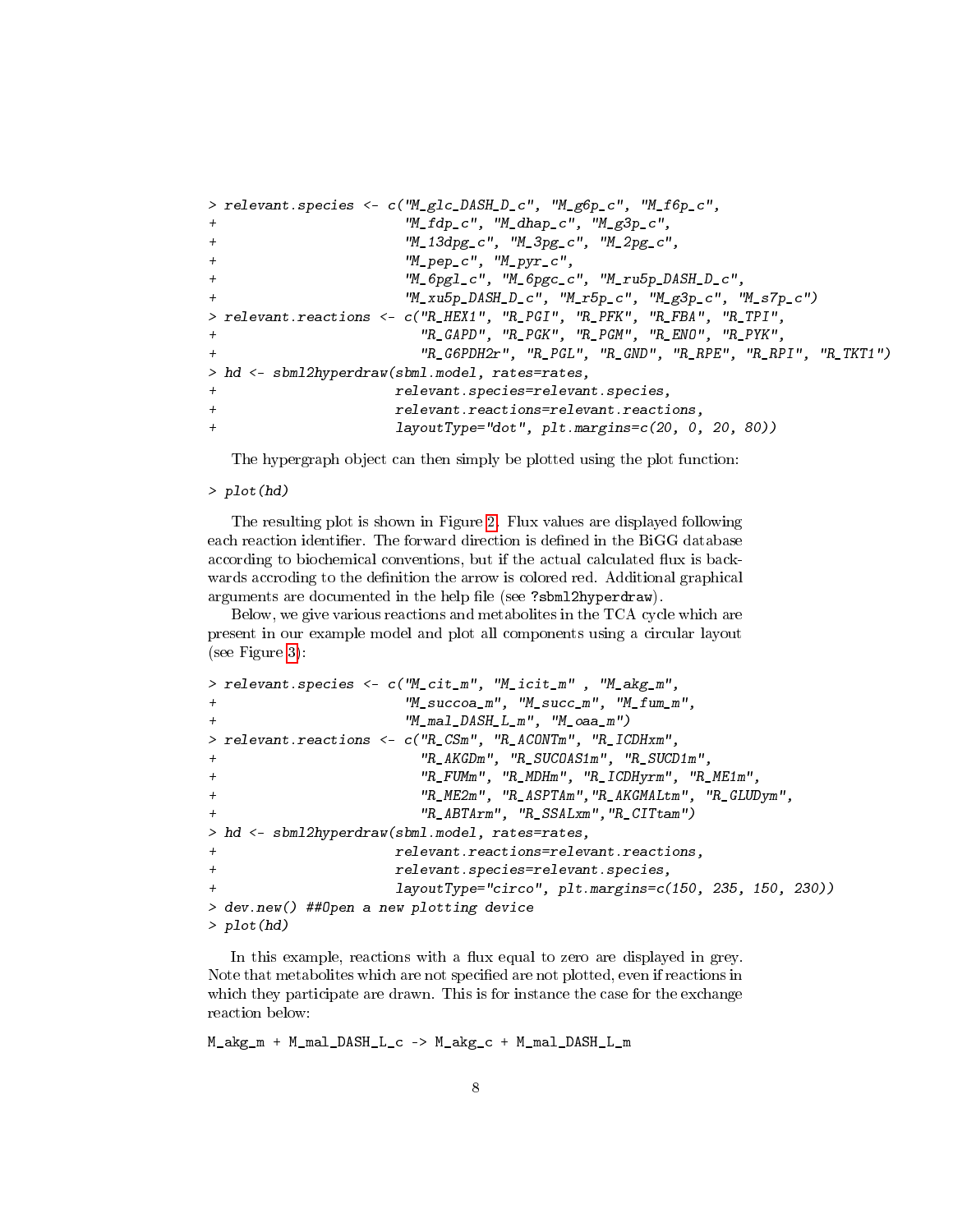

<span id="page-8-0"></span>Figure 2: Estimated fluxes in the glycolytic pathway and parts of the pentose phosphate pathway. For each reaction, the arrow points in the direction of the calculated flux. If that is backward relative to the direction defined as forward in the metabolic reconstruction, the arrow is colored red. Note that only a subset of all metabolites and reactions is plotted.

The visualization function sbml2hyperdraw is not restricted to FBA models, but sbml2hyperdraw can be used as a generic plotting function for SBML models. To this end, in case that no reaction rates are given as argument, all edges are plotted with the same width and in the same color.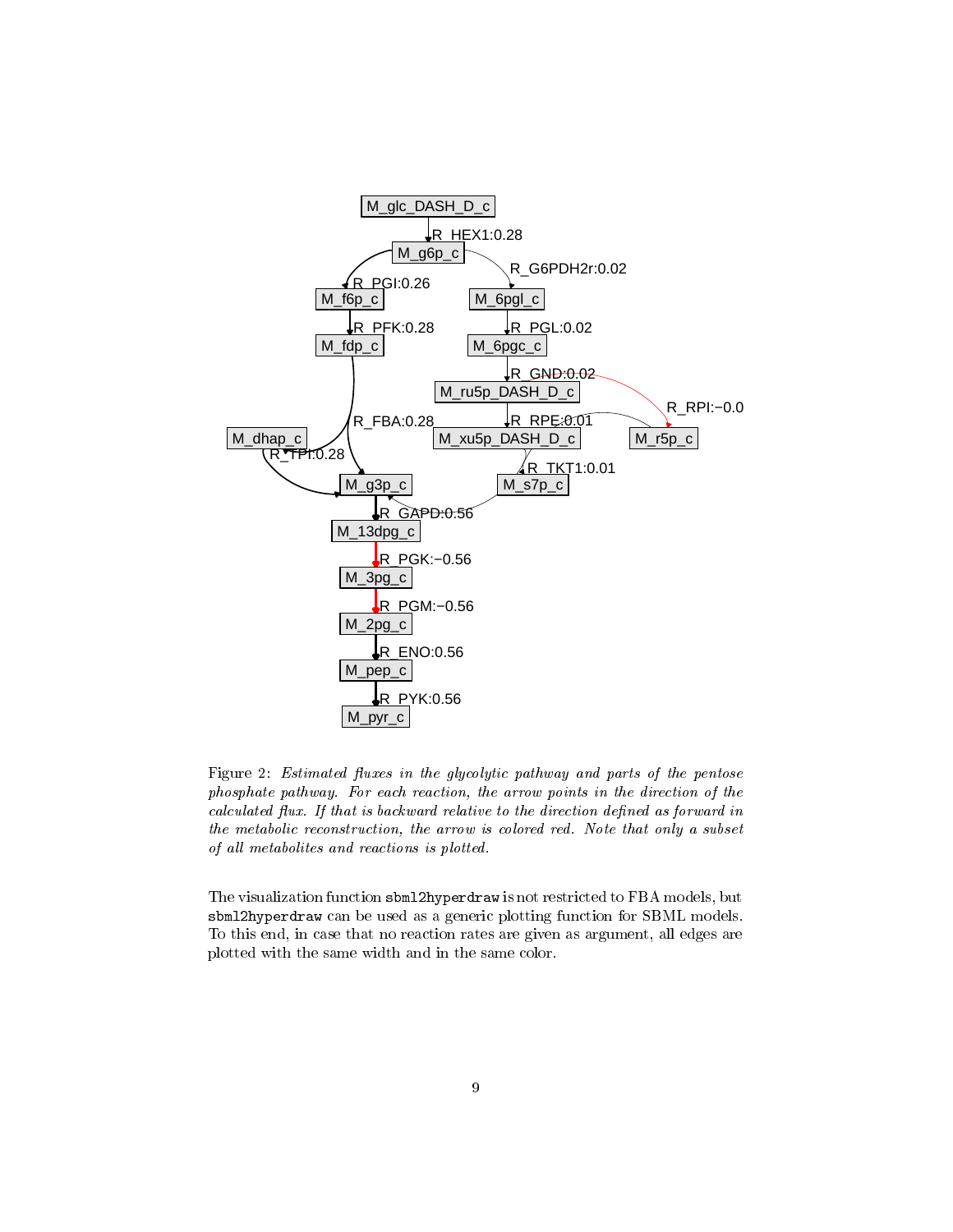

<span id="page-9-0"></span>Figure 3: Estimated fluxes in the citric acid cycle in the mitochondrion.

# 4 Troubleshooting BiGGR

Model building is an iterative process and requires careful selection of parameters and arguments. Some of the most common problems and solutions are described below:

**Infeasible solution:** This problem can be encountered when using the linp method form the LIM package. This problem occurs when the constraints provided by the user for the model are conflicting. (A trivial example is that a constraint says that a specific flux is greater than 5 units and another constraint says the same flux is smaller than 4. Such conflicts can be much more subtle). The reactions in the model file may sometimes be defined incorrectly, for instance with regard to their reversibility.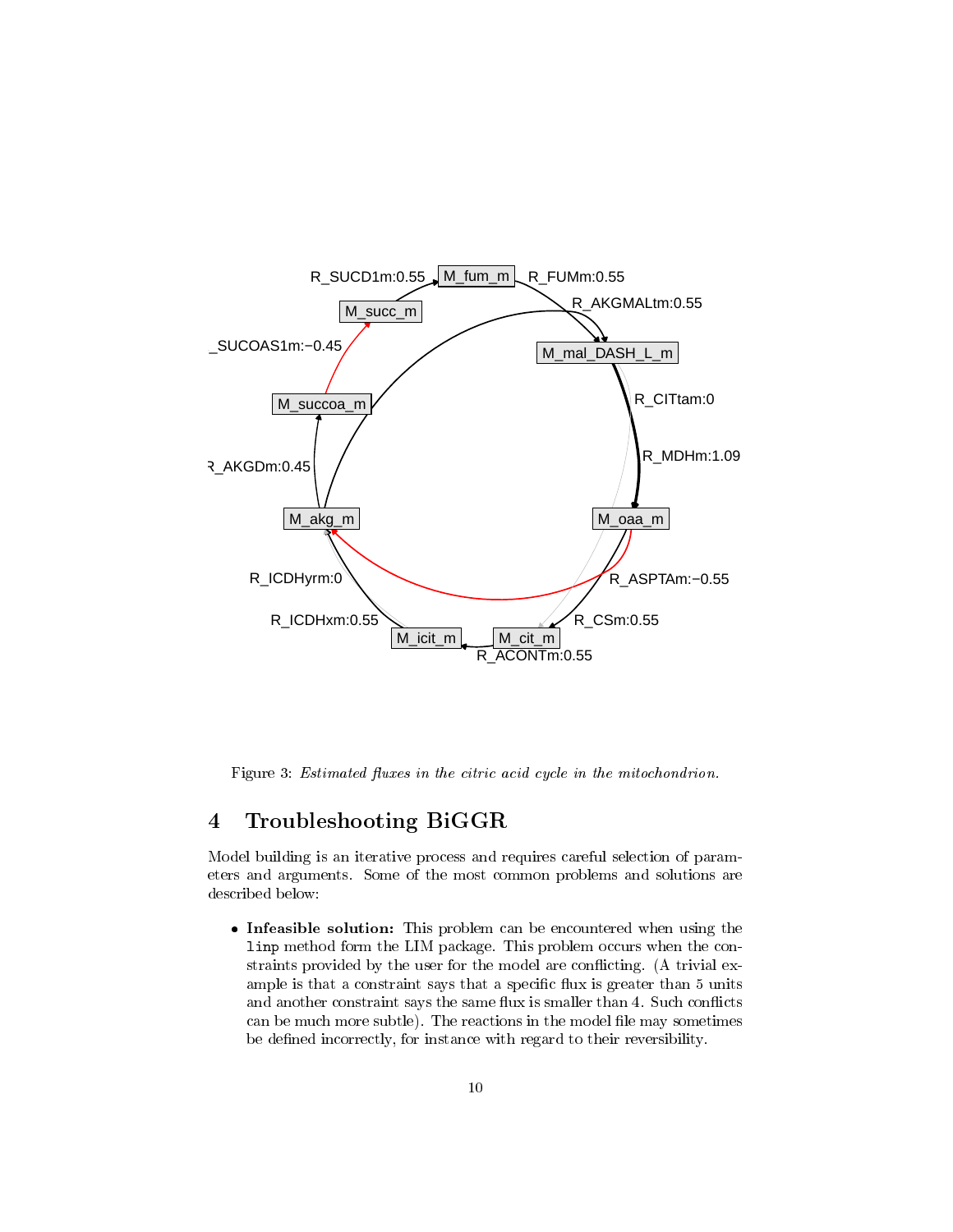Visualizing too many metabolites and reactions: If the plotting area is too small to fit all boxes for metabolites, the following error is<br>produced by the hyperdraw package:<br>Error in `[.unit`(pts\$x, ref + step) : produced by the hyperdraw package:

```
Index out of bounds (unit subsetting)
```
In case you encounter this error when plotting your model, you can consider several possibilities:

- $\overline{a}$  Increase the size of the plotting area: When plotting to the screen, width and height of the plotting window can be set with the x11() command. Type ?x11 for more information. Similarly, figure dimensions can be set when plotting to a jpeg, png, pdf, eps etc. device. Type for instance ?pdf for the documentation.
- Consider plotting only a subset of the metabolites and reactions in the model. It is possible to pass a list or vector of relevant species and/or relevant reactions to the function sbml2hyperdraw. See ?sbml2hyperdraw for more information.
- Resizing the plotting window: Resizing the plotting window after plotting a model can cause the edges to get distorted. We advice not to manually resize the plotting window. Instead, if a larger plotting area is desired, the dimensions of the plotting area can be set as described above.

# References

- <span id="page-10-0"></span>[1] J. Schellenberger, J. O. Park, T. M. Conrad, and B. O. Palsson, "BiGG: a Biochemical Genetic and Genomic knowledgebase of large scale metabolic reconstructions.," BMC Bioinformatics, vol. 11, p. 213, Apr. 2010. Database available at [http: // bigg. ucsd. edu](http://bigg.ucsd.edu) .
- <span id="page-10-1"></span>[2] J. Schellenberger, R. Que, R. M. T. Fleming, I. Thiele, J. D. Orth, A. M. Feist, D. C. Zielinski, A. Bordbar, N. E. Lewis, S. Rahmanian, J. Kang, D. R. Hyduke, and B. O. Palsson, "Quantitative prediction of cellular metabolism with constraint-based models: the COBRA Toolbox v2.0., Nature Protocols, vol. 6, pp. 1290-307, Sept. 2011. Software available at [http: // opencobra. sourceforge. net](http://opencobra.sourceforge.net) .
- <span id="page-10-2"></span>[3] I. Thiele, N. Swainston, R. M. T. Fleming, A. Hoppe, S. Sahoo, M. K. Aurich, H. Haraldsdottir, M. L. Mo, O. Rolfsson, M. D. Stobbe, S. G. Thorleifsson, R. Agren, C. Bölling, S. Bordel, A. K. Chavali, P. Dobson, W. B. Dunn, L. Endler, D. Hala, M. Hucka, D. Hull, D. Jameson, N. Jamshidi, J. J. Jonsson, N. Juty, S. Keating, I. Nookaew, N. Le Novère, N. Malys, A. Mazein, J. A. Papin, N. D. Price, E. Selkov, M. I. Sigurdsson, E. Simeonidis, N. Sonnenschein, K. Smallbone, A. Sorokin, J. H. G. M. van